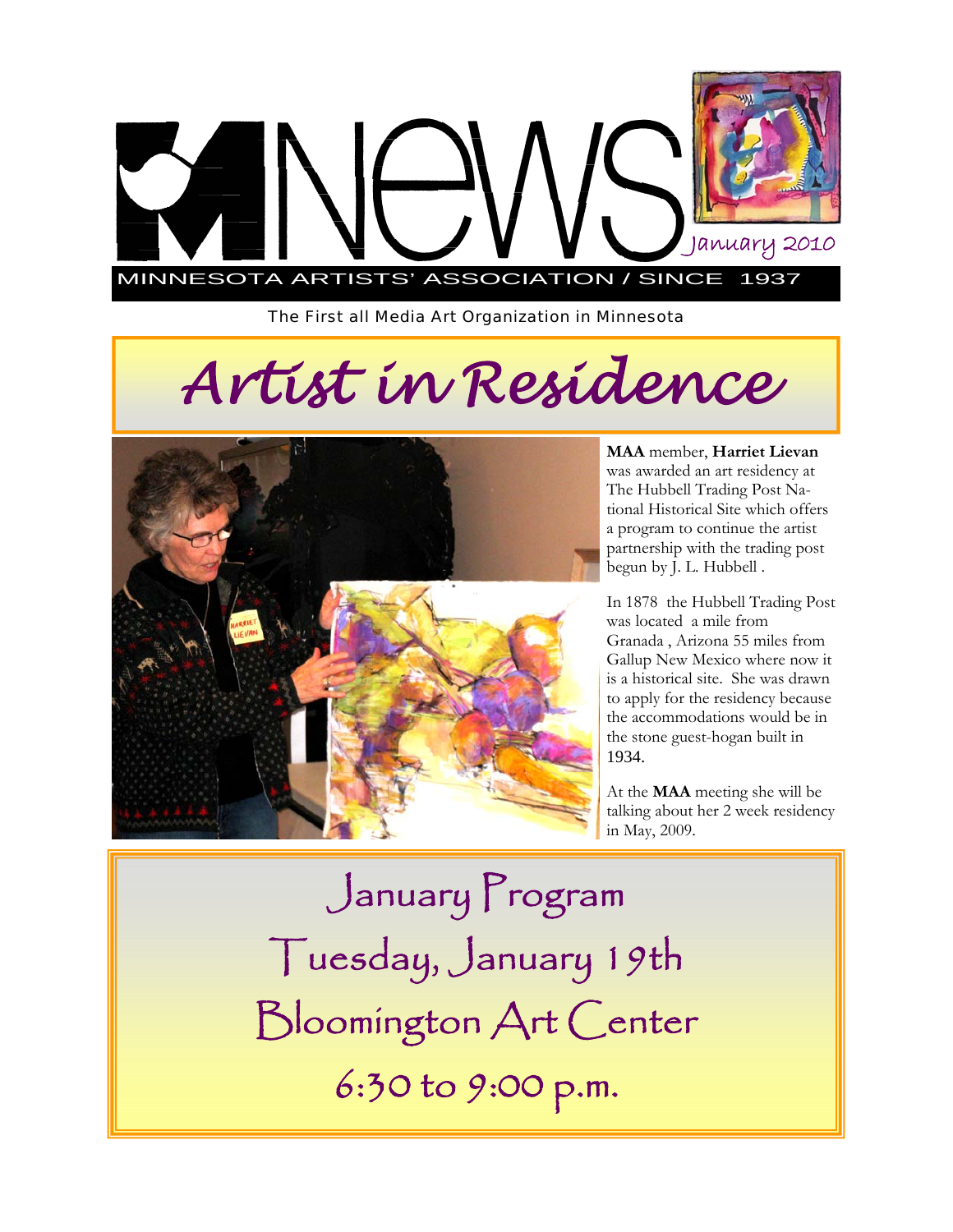### **Minnesota Artists Association needs a member to volunteer to be our Vice President. Please consider helping out!**

*We have a great group of members serving on our board. Serving on the board is not such a hard job. Others are willing to help out new board members. Please call me if you are willing to be V.P.* 

*One of the things we need to consider as a group is how to grow our membership. We gained quite a few new members in 2009* 



*and it would be good if we can continue that this year. Who do you know that would like a diverse art community?* 

*Are there young artists that we could invite to mentor? How can we better help other artists find us?* 

*Give me a call! Charlie Breems President* 

#### **MAA Board of Directors**

#### **Administration**

| <b>President</b>                                                                       | <b>Charlie Breems</b> | 952-913-8671 |  |
|----------------------------------------------------------------------------------------|-----------------------|--------------|--|
| <b>Secretary</b>                                                                       | <b>Emmy White</b>     | 612-825-8312 |  |
| <b>Treasurer</b>                                                                       | <b>Jeanna Meyer</b>   | 952-250-7886 |  |
| <b>Activities Coordinators</b>                                                         |                       |              |  |
| <b>Exhibitions</b>                                                                     | John Williams         | 952-831-0363 |  |
| <b>Programs</b>                                                                        | <b>Judy Lieber</b>    | 952-884-1815 |  |
| <b>Membership</b>                                                                      |                       |              |  |
| <b>Co-Chairs:</b>                                                                      | <b>Bonnie Crouch</b>  | 952-945-0682 |  |
|                                                                                        | <b>Jack OLeary</b>    | 952-888-0638 |  |
| <b>Projects</b>                                                                        | <b>Gene Terres</b>    | 612-825-4512 |  |
| <b>Editor MAA Newsletter</b>                                                           |                       |              |  |
| <b>Terrie Christian 763-546-5266</b>                                                   |                       |              |  |
| terriepc@msn.com                                                                       |                       |              |  |
| <b>Webmaster: Emmy White 612-825-8312</b><br>$\sim$ $\sim$ $\sim$ $\sim$ $\sim$ $\sim$ |                       |              |  |

 **emmywhite@gmail.com**

*January 2010 2 MAA News*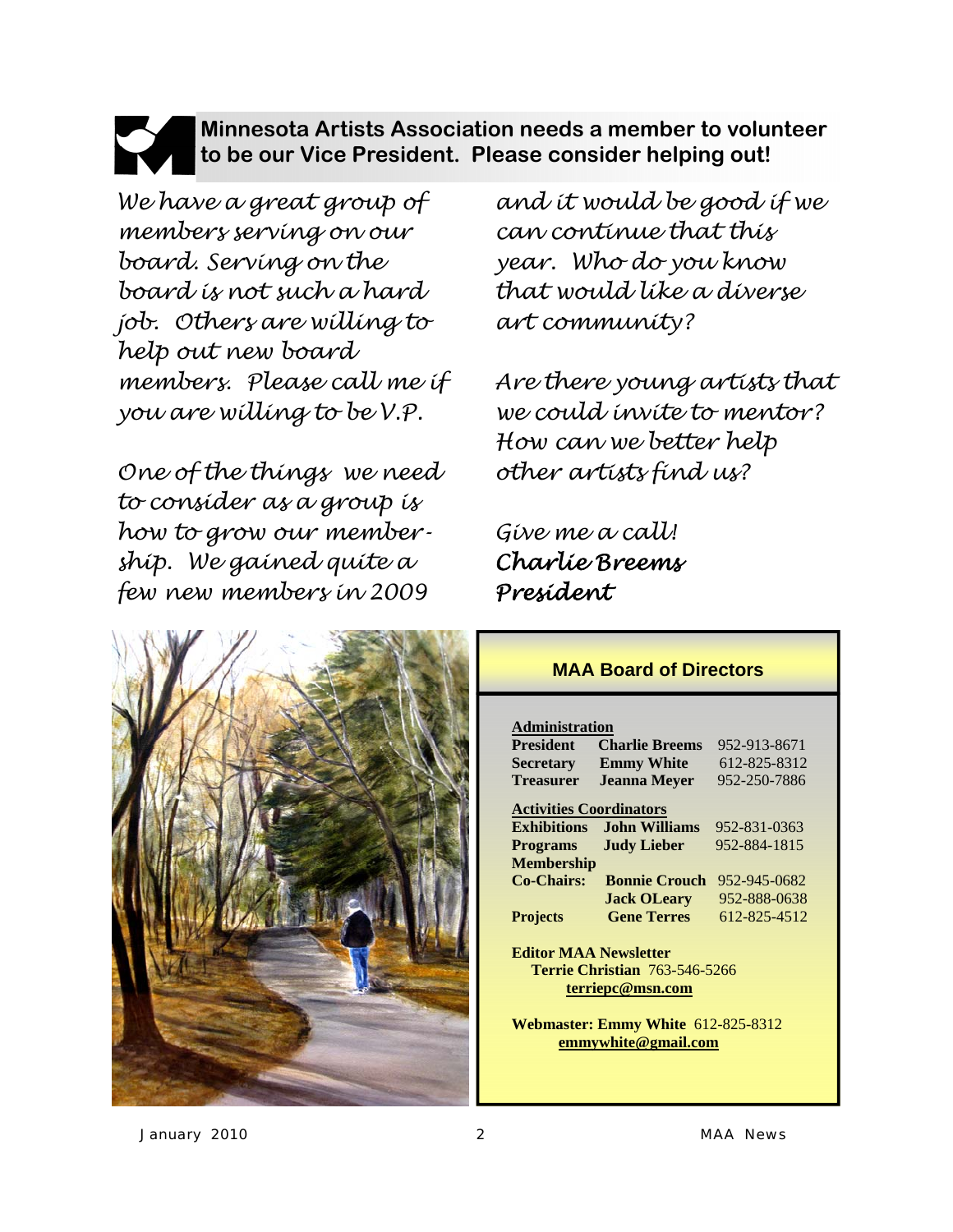

**Enjoying our December Potluck ~ Show & Tell. The painting on page 2 is by Ron Wilson.** 

## *Brag Box: If ya done it, it ain't braggin'*



Two of our members were accepted into the Elk River Show**, Arts in Harmony 2010.** 

**Bonnie Crouch** for her Portrait and **Emmy White** for two paintings, Street Café, Depicted.



*January 2010 3 MAA News*